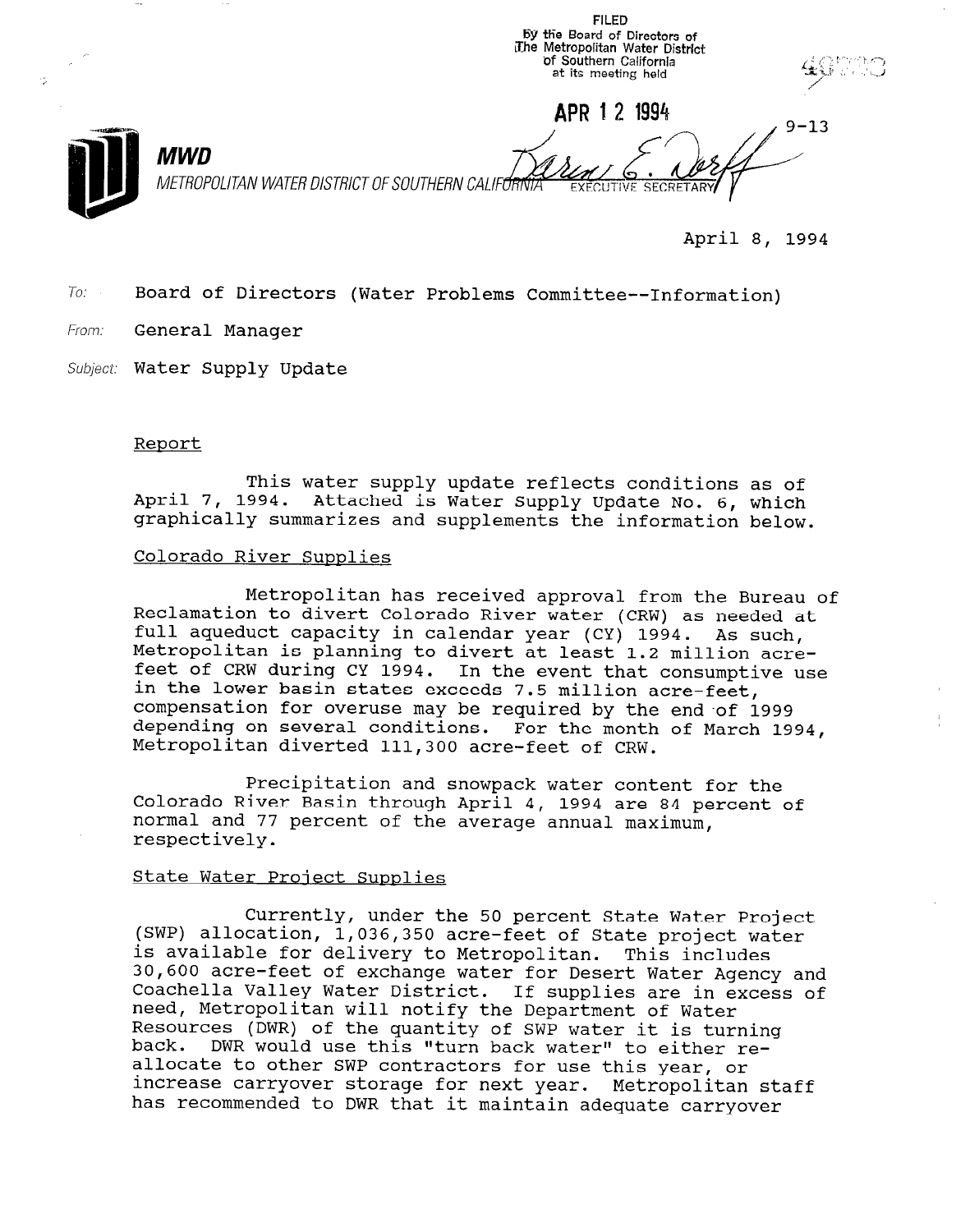## Board of Directors -2- April 8, 1994

storage to minimize the potential for a low initial allocation for CY 1995. For the month of March 1994, Metropolitan took delivery of approximately 50,100 acre-feet of State project water.

Precipitation for the Northern Sierra eight-station index through April 4, 1994 was 25.9 inches or 62 percent of average for the season-to-date total. Snowpack water content in the State project watershed as of April 4, 1994 was 55 percent of average. This will likely result in a reclassification of 1994 from a dry year to a critical year by the Department of Water Resources (DWR). As of April 7, 1994, the storage in Lake Oroville was 2,643,800 acre-feet. Total storage in San Luis Reservoir was 1,972,800 acre-feet, with the State portion at 1,026,200 acre-feet.

## Balance

The attached table summarizes the current water supply balance for CY 1994. The demands are based on adjusted member agency estimates. Based upon this level of demands, there is a potential for a 110,000 acre-foot balance in supplies estimated in 1994.

#### Board Committee Assignments

This letter is an information item to the Water Problems Committee because of its authority with regard to noticies committee because of its authority with regard to portcies, sources, and means or importing water requ.<br>the District: and policies regarding water conservati reclamation, reuse, and underground storage of water and the use thereof, pursuant to Administrative Code, Section 2481 use thereof, pursuant to Administrative Code, Section 2481 (a) and (i).

#### Recommendation

For information only.

 $GBL/sim$ S:\WPSHARED\BOARD\WSUAPR}

Attachments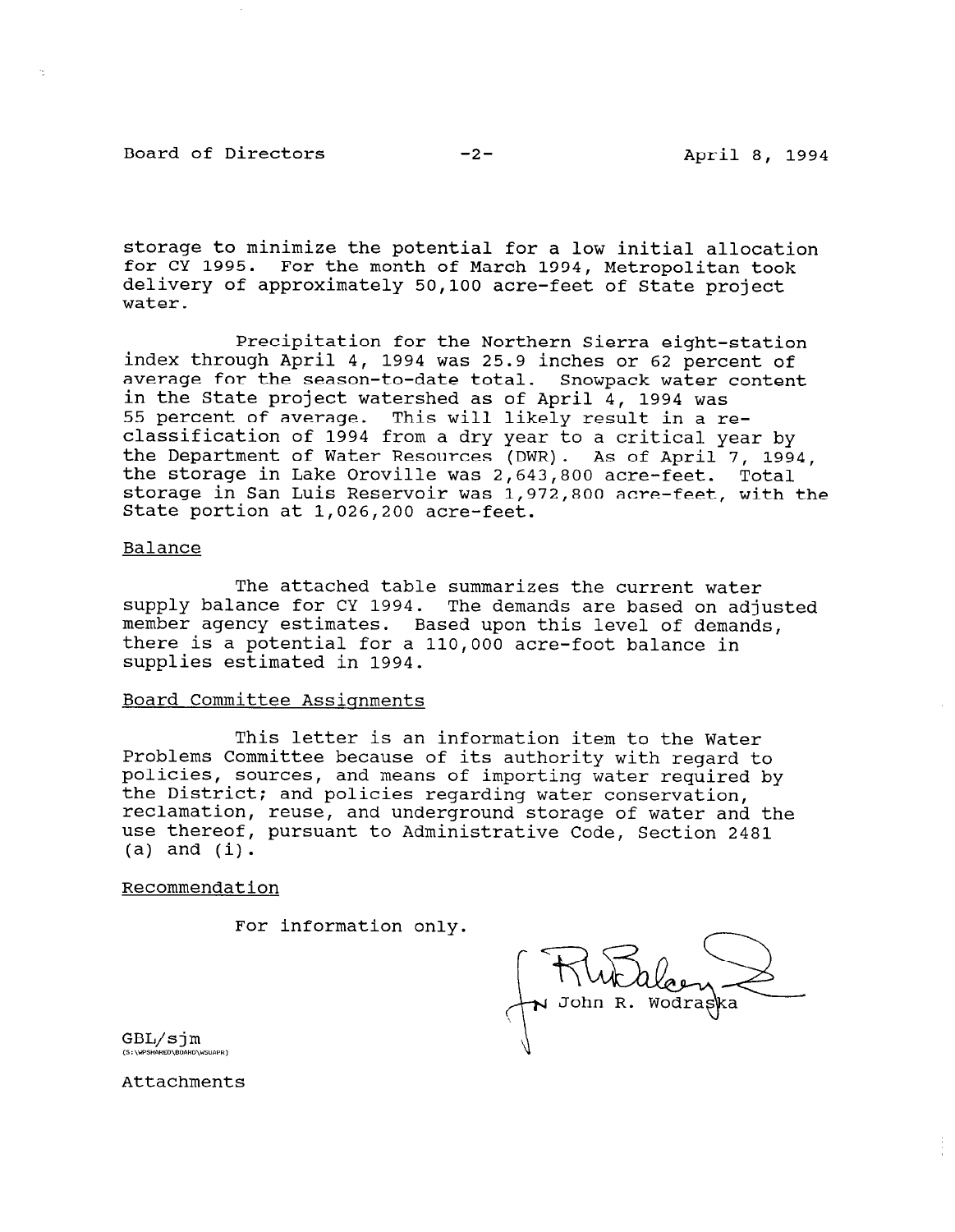$\alpha$ 

 $\bar{z}$ 

## CY 1994 WATER SUPPLY AND BALANCE

## CY 1994 Supply

 $\hat{\gamma}$ 

÷.

| Colorado River Aqueduct<br>State Water Project<br>System Losses | 1,200,000 AF<br>1,036,000 AF<br>$-36,000$ AF |  |
|-----------------------------------------------------------------|----------------------------------------------|--|
| Total Supply                                                    | 2,200,000 AF                                 |  |
| CY 1994 Demand                                                  |                                              |  |
| Projected Use (1) (2)                                           | 2,090,000 AF                                 |  |
| Balance                                                         | 110,000 AF                                   |  |

# Notes :

- (1) -- Stage I of IICP effective January 1 to December 31, 1994 and assumes  $10$ -percent conservation.
- (2) -- Projections based on adjusted member agency estimates.